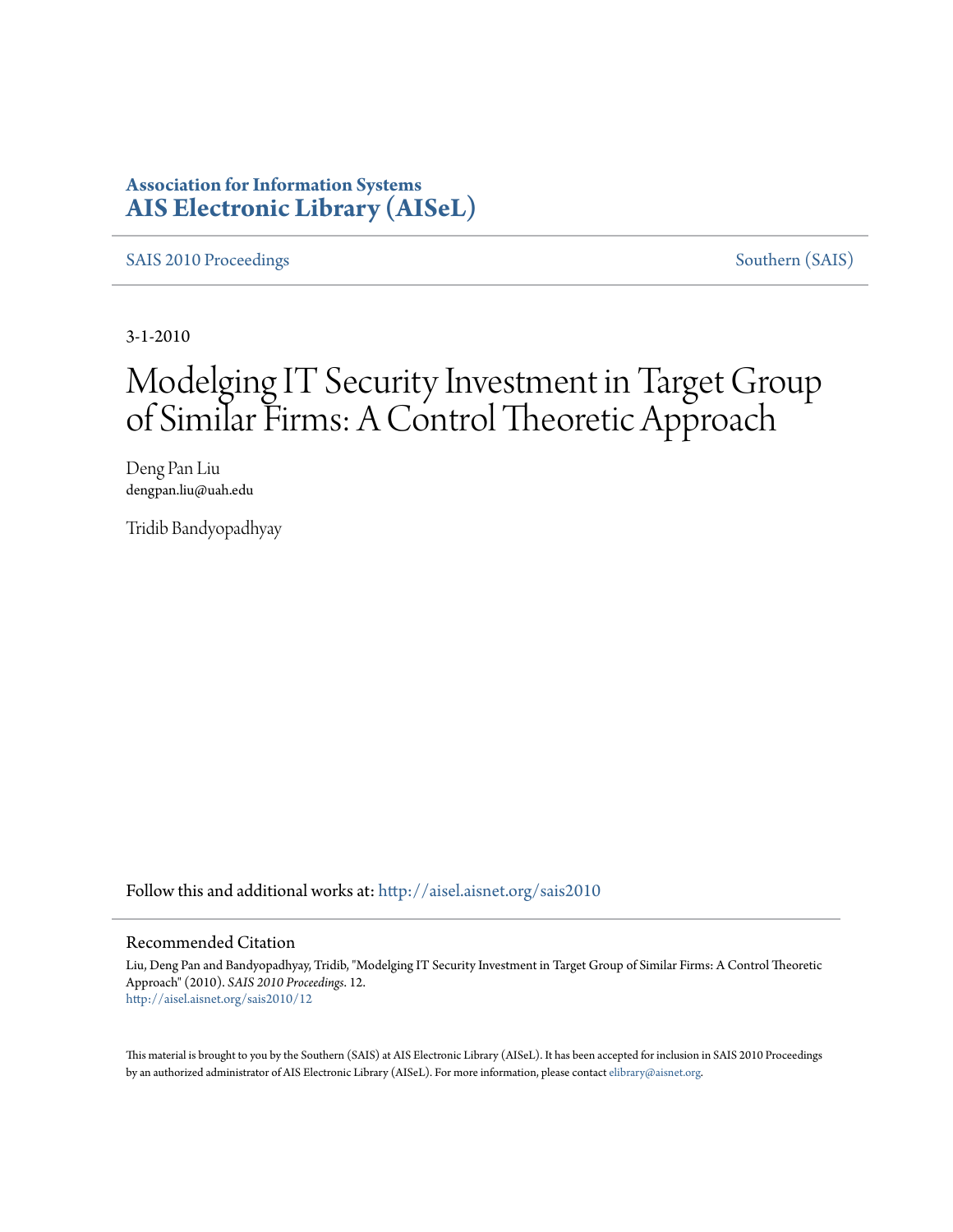## **Modeling IT Security Investment in Target Group of Similar Firms: a Control Theoretic Approach**

**Deng Pan Liu**  University of Alabama, Huntsville dengpan.liu@uah.edu

**Tridib Bandyopadhyay**  Kennesaw State University tbandyop@kennesaw.edu

#### **ABSTRACT**

Criminal-hacker nexus leads to a 2 step target selection process, which begins with a short list of firms with similar information assets from which the hacker finally picks up that firm which has the weakest defense. This translates into a scenario where firms with similar information assets engage in a veiled race so as not to appear as the soft target in the focus group. In this work we propose a duopolistic model and utilize a differential game framework to analyze the IT security investment decisions of two firms who find themselves in such a short list of hacking targets and must compete dynamically on their IT security investments to reduce the risk of being breached. We provide the steady state (singular region) analysis of the differential game for two firms with symmetric and asymmetric parameters. Our model exhibits that hacker learning and firms' security investment efficiency have opposite effects on the two equilibrium outcomes of interest, namely, the security level and the security investment rate. As hacker learning improves (security investment efficiency increases), the security levels and security investment rate of the two firms move apart (closer).

#### **Keywords**

 $\overline{\phantom{a}}$ 

IT Security, IT Security Investment, Control Theoretic Approach, Optimal Control in IT Security

#### **1. INTRODUCTION**

Profitable association with criminals has quite transformed hacker motivation to attack unauthorized computers. Motivations like gaining swaggering rights, exhibiting technical skills and enjoying playful thrills have given way to purely criminal, gain-seeking behavior as dictated by the criminals, who now engage hackers for stealing information assets of value. Also, severe commoditization of Credit and Debit Card numbers, in terms of open availability and high volume of supply in the black market, have driven prices so low that cyber criminals have now been compelled to revise their game plans. Single sign-on login credentials for organizations (e.g. Citrix log-in access based on SSO) and FTP accounts now-a-days fetch premium prices; healthcare related information as well as email exchanges are now traded for high gains<sup>[1](#page-1-0)</sup>. Another popular hacking target in the face of the current downturn in the global economy is intellectual property; stealing proprietary marketable information assets is cheaper than creating them through painstaking initiatives in innovation<sup>[2](#page-1-1)</sup>.

We pose this interesting question at this point: '*Given that hackers now work for the criminals, how does this nuance the security landscape in which a firm must defend its IT assets?*' Unfortunately, there is no straightforward answer to this question, and there are no obvious insights available from the extant research in IT security. In order to explain such nuanced IT defense, we argue that the intent and the modus operandi of hacking activities need to be explained from 2 angles: first from the perspective of the principals of the hacking attacks, namely the criminals, and then from that of their agents, i.e., the hackers. Consider a criminal intending to steal the Citrix SSO log-in access of a medical practice into a large healthcare provider network/repository:

*(a)* The malevolent intent of a criminal in cyber crime stems from his/her downstream contacts and accomplices to utilize the derived information to buy/sell illegal drugs or set up fake web-based drug stores. (Similarly, a stolen SSO access to the Outlook express of an equity research analyst is a prized possession to criminals having skills in pump and dump schemes, because they can now utilize the Outlook access to analyze the exchanges of the official e-mails of that stock analyst.) As a result, the malevolent intent of the criminals, in view of their strengths in downstream activities, segregates defending firms into *disparate target groups* of firms who possess similar information assets. The development of such target groups of firms is also supported by a large section of the IT security practitioners in the US: about a fifth of those respondents who suffered one or more kinds of security incidents confirmed that they had suffered a targeted attack aimed exclusively at their organization, or *organizations within a small subset of the general population* (CSI survey 2007). In mid-July 2007, The

<span id="page-1-1"></span><span id="page-1-0"></span><sup>&</sup>lt;sup>1</sup> Malicious page of The Month, (May 2008). Fijian Malicious Code Research Center,(http://www.finjan.com/Content.aspx?id=1367)

<sup>&</sup>lt;sup>2</sup> Ackerman et. al. (2009). Unsecured Economies, Protecting Vital Information. McAfee Report.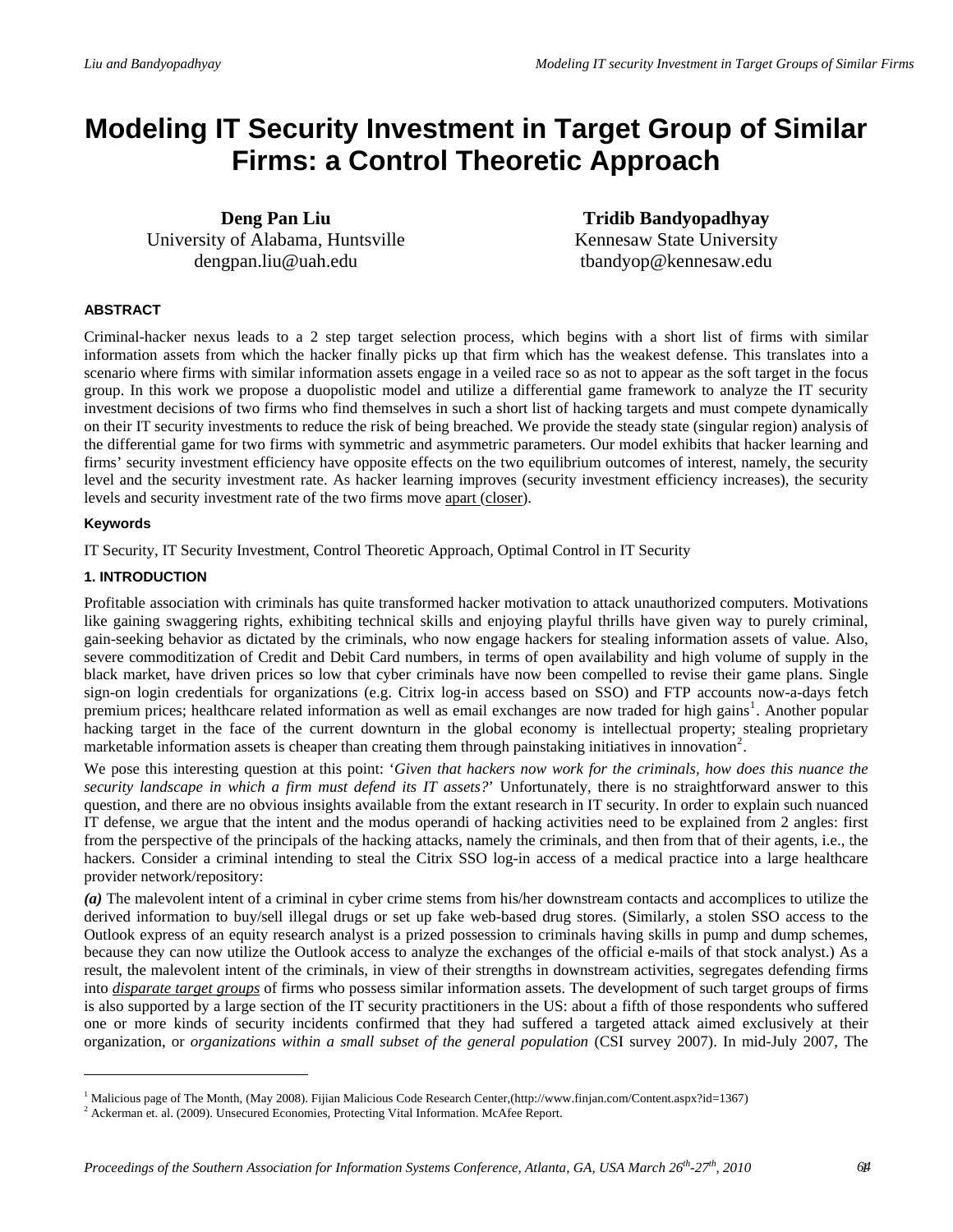Washington Post reported attacks on the computers belonging to the U.S. federal government, contractors and companies in the *transportation industry*. A report from Message Labs also suggests that narrowly targeted attacks are becoming more popular (www.DarkReading.com April 18, 2007).

*(b)* Criminals employ hackers to gain the access to the information asset. For our examples in point-1 above, the skills that the criminal would look for in a hacker are in terms of penetrating fortified network perimeters and hijacking ports, including gaining FTP accesses. However, hackers tend to compromise/access the specified information asset by spending the lowest amount of effort in order to maximize his/her return. This incentivizes a hacker to *further select a soft target* in the first set of target victims which was separated by the criminal's intent (point-1 above). Hackers achieve this intermediate goal by scoping their potential victims' defense systems through footprinting, fingerprinting, information enumeration and dry runs.

In view of (1) and (2) above, certain considerations tend to emerge for the defender of a cyber attack. *First***,** a firm needs to assess its information assets in terms of their unauthorized sale/use, and then ascertain the group of firms from where a potential hacker could access such similar assets. For example, an inherent security issue for both Facebook and MySpace is the presence of third-party applications (http://www.eweek.com, Dec17, 2008). *Second*, having identified the target group that it belongs to, a firm needs to competitively invest in IT security such that it can offer relatively higher resistance to a hacker than a comparable firm, in order not to appear as the soft target in the group of similar firms. In other words, a firm needs to harden its IT security only enough to deter and divert a potential abuser, who would then gravitate to a softer target that may require relatively less effort to compromise. That relative strength in defense can divert hackers to the less prepared/secured firm is evidenced in reality. In a sample of 18 financial firms, a 2004 study by the Financial Services Authority (FSA) of UK found that hackers routinely preferred smaller financial firms who also exhibited lower levels of security investments/preparedness.

Finally, as a result of the above shift in attack dynamics, firms with similar information assets (from the criminal's perspective) are now likely to find themselves as *competing targets* for hackers. In this work, we analyze the investment strategies of such similar firms in their endeavor not to appear as the soft target of a hence identified target group. In particular, here we propose a duopolistic model of competing IT security investment between *two* firms in the same target group. Our adoption of a stylized duopoly model brings out managerial insights that are important, relevant and timely, but keeps our analytics tractable. We choose a control theoretic approach for our analysis because of our intention to analyze the relative investments of the firms on a continuous time profile.

The contribution of this work is two-fold. We provide a model for the nuanced IT security defense in view of the established fact that hacking activities are quite criminalized today. This helps us analyze the implicit competition among similar firms' IT security investments facing a scheming hacker. Secondly, we analyze such competition in IT defense within a framework of differential game, and utilize control theoretic approach in the continuous time. To the best of our knowledge, none of this has been done before. Significantly, our work brings out the facts that hacker learning and IT investment efficiency play major roles in the way they determine the level of comparative investment in firms' IT security investment: we exhibit a dilution effect on the investment of the firms as investment efficiency increases as well as a spreading out effect on firms' investment as hacker learning increases because of the experiential gains of the hacker from the scoping and hacking activities.

In what follows, we briefly review the relevant literature in Section 2, present the notation and the analysis of our model in Section 3, and provide our concluding remarks in Section 4. This is a research in progress where we plan to analyze a central planners' solution and compare the investment levels of the firms between the regimes of parochial and coordinated IT security investment.

#### **2. LITERATURE REVIEW**

Our current work relates to the interdependence of IT security investment among target firms, and here we provide a brief review of the closely related literature. Research in the economics of information systems literature address investments in IT security. Gordon and Loeb (2002) analyze how security vulnerabilities moderate firms' IT security investments, which Tanaka et. al. (2005) empirically corroborates. Varian (2002) identifies existence of free riding behavior in firms where he views IT security in the light of public good being provisioned by private entities. Kunreuther and Heal (2003) analyze this interdependence of firms' IT security, and characterize the free riding behavior. Hausken (2006) analyzes IT security investment as impacted by firms' interdependence, income, and substitution effects; and later (Hausken (2007)), substitutability and complementarities of IT security investments. Ogut et al. (2005) differentiate security investments between technological controls and cyber insurance instruments and show general complementarity between these instruments. Bohme et. al. (2006) show that correlated cyber risks may create deficiencies in the supply of suitable cyberinsurance instruments, while Bandyopadhyay et. al. (2009) argue that IT managers face implicit losses leading to perceived contract overpricing in the demand side of cyberinsurance products. Sharing of Information about IT security/breaches have also been studied to analyze interdependent IT security investments: Gordon, Loeb, and Lucyshyn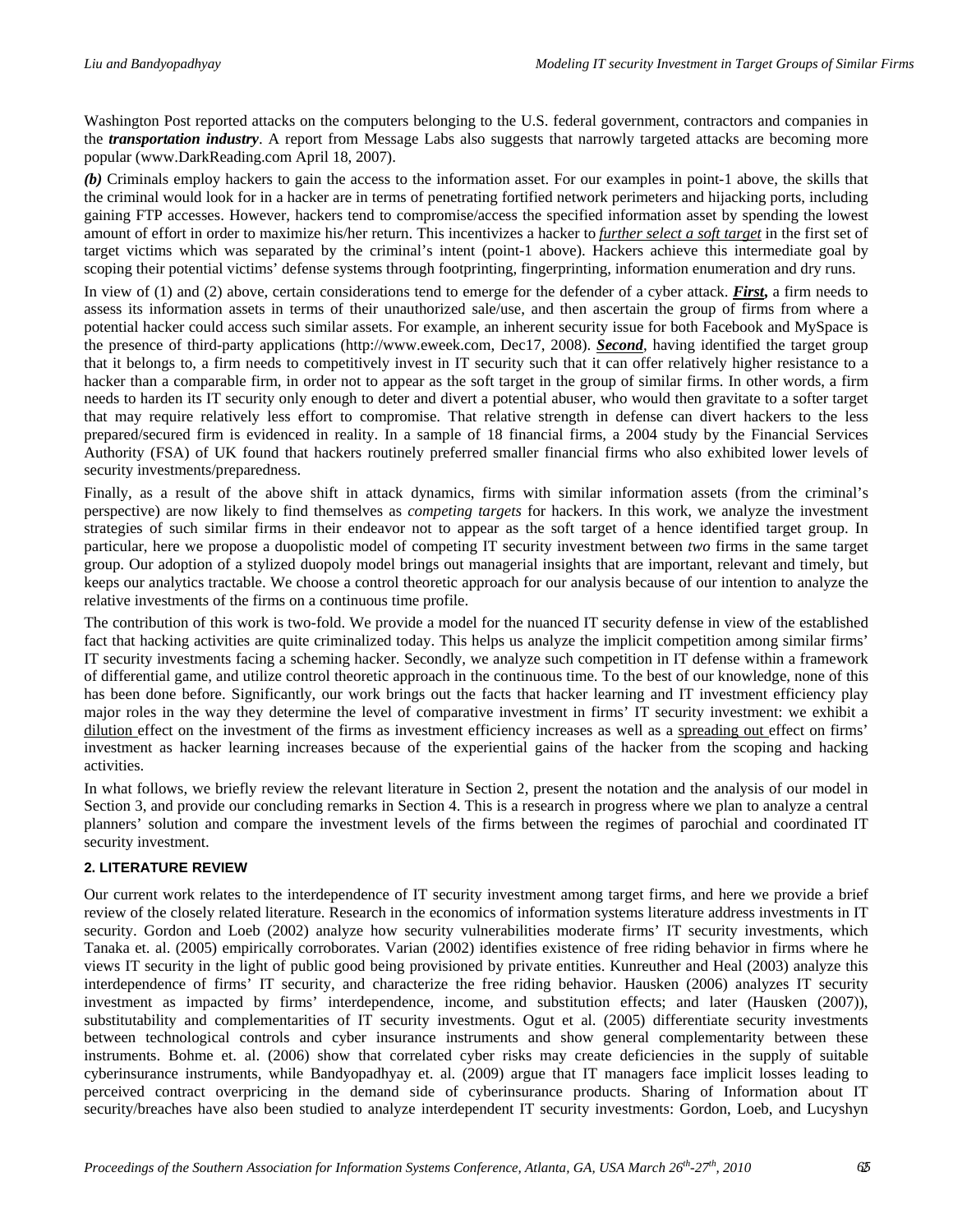(2003) show that sharing security information reduce firm's incentives to invest in IT security, while Gal-Or and Ghose (2005) argue that IT security investments and information sharing could also feature as strategic complements. The study of differential games was initiated by Isaacs (1965) with applications to warfare and pursuit-evasion problems. A control theoretic approach to solve differential games has been utilized in several works (Sethi et. al 2000), Dockner et. al (2000) yet remained limited to advertising and military games to investigate simultaneous Nash equilibria, and later to investigate Stackelberg equilibria in Supply Chain scenarios.

#### **3. THE MODEL AND ANALYSIS**

The differential game in our model is set up in the backdrop of duopolistic competition between Firms A and B in their bid not to appear as the preferred target for an attacking hacker. Each of these firms possesses similar information assets which is the subject of interest to a criminal. In order to compromise the information asset, the criminal engages a hacker, who in turn attempts to optimize her own efforts during the process of compromising the above information asset. In the following paragraphs we first present our assumptions and notation, before we present the objective function that the players attempt to minimize. Next, we present the Hamiltonians, propose the non-singular solutions, and discuss their analytical tractability for singular solutions. Finally we present the singular solutions of our model first under further assumption of symmetry between the firms (analytical), and then we relax this specific assumption of symmetry and present a numerical analysis.

#### **3.1 Assumptions and Model**

*Firstly*, we assume that firms *A* and *B* are substitutable to each other from the hackers' point of view, and that the hacker has the capability to assess the vulnerability level of the firms utilizing standard scoping activities, including those of foot and finger printing tactics over the Internet. In other words, after scoping activities, the hacker can compare the relative vulnerability levels of the firms, and channel more hacking attempts toward the softer target. We present below the notation used in our model and analysis.

| $x_A(x_B)$ :               | The vulnerability level of firm $A(B)$ . This is defined as the probability of breach given<br>an attack by the hacker. State Variables      |  |
|----------------------------|----------------------------------------------------------------------------------------------------------------------------------------------|--|
| N(t)                       | The aggregate attacking traffic at time t                                                                                                    |  |
| $L_A(L_B)$                 | Loss suffered firm by firm $A(B)$ from a realized breach                                                                                     |  |
| $S_A(t)$ $(S_B(t))$        | The rate of IT security investment by firm $A(B)$ . Control Variables                                                                        |  |
| $S_{\text{max}}$           | The maximum rate of IT security investment by either firm $A(B)$                                                                             |  |
| $\lambda_{A}(\lambda_{B})$ | The current value adjoint (shadow) variable                                                                                                  |  |
|                            | The discount rate, assumed same for either firm $A(B)$                                                                                       |  |
| $\beta_A$ ( $\beta_B$ )    | The investment efficiency parameter of firm $A(B)$                                                                                           |  |
| $\rho$                     | The time rate of increase in vulnerability of a firm as a reflection of the Hackers'<br>learning effect, assumed same for either firm $A(B)$ |  |

Table 1: Notation Used in Our Analysis

*Secondly*, we assume that the proportion of hacking attempts targeted at firm A and B at any instant as  $(h(t) = (1 + x_A - x_B)/2)$  *and*  $(1 - h(t) = (1 + x_B - x_A)/2)$  which preserves the aggregate hacking rate and the relative impact of the vulnerability levels of the firms. A firm's security level depends on the security investment of that firm, vulnerability levels  $x_A(t)$  and  $x_B(t)$  are functions of  $S_A(t)$  and  $S_B(t)$ . Consequently, the state equations are<sup>[3](#page-3-0)</sup>:

$$
\dot{x}_A = -\beta_A S_A(t)x_A + \rho \,, \quad x_A(0) = a \tag{1}
$$

$$
\dot{x}_B = -\beta_B S_B(t)x_B + \rho, \quad x_B(0) = b \tag{2}
$$

*Thirdly*, we assume that firm *A* (*B*)'s losses due to penetration/breach is an increasing function of the amount of attacking attempts on the firm *A* (*B*). *Lastly*, the discount rate *r* captures the current value of summated investments for a firm in our infinite-horizon model. Firm A's objective is to minimize the losses from breach through IT security investment, and thus Firm A solves (Firm B solves the analog problem):  $Min\{\int_0^{\infty}((1/2)N(t)(1 + x_A - x_B)x_A L_A + S_A(t))e^{-rt} dt\}$  where  $x_A L_A$  is the

 $\overline{\phantom{a}}$ 

<span id="page-3-0"></span> $3$  *a* and *b* are the initial vulnerability level of firms A and B respectively.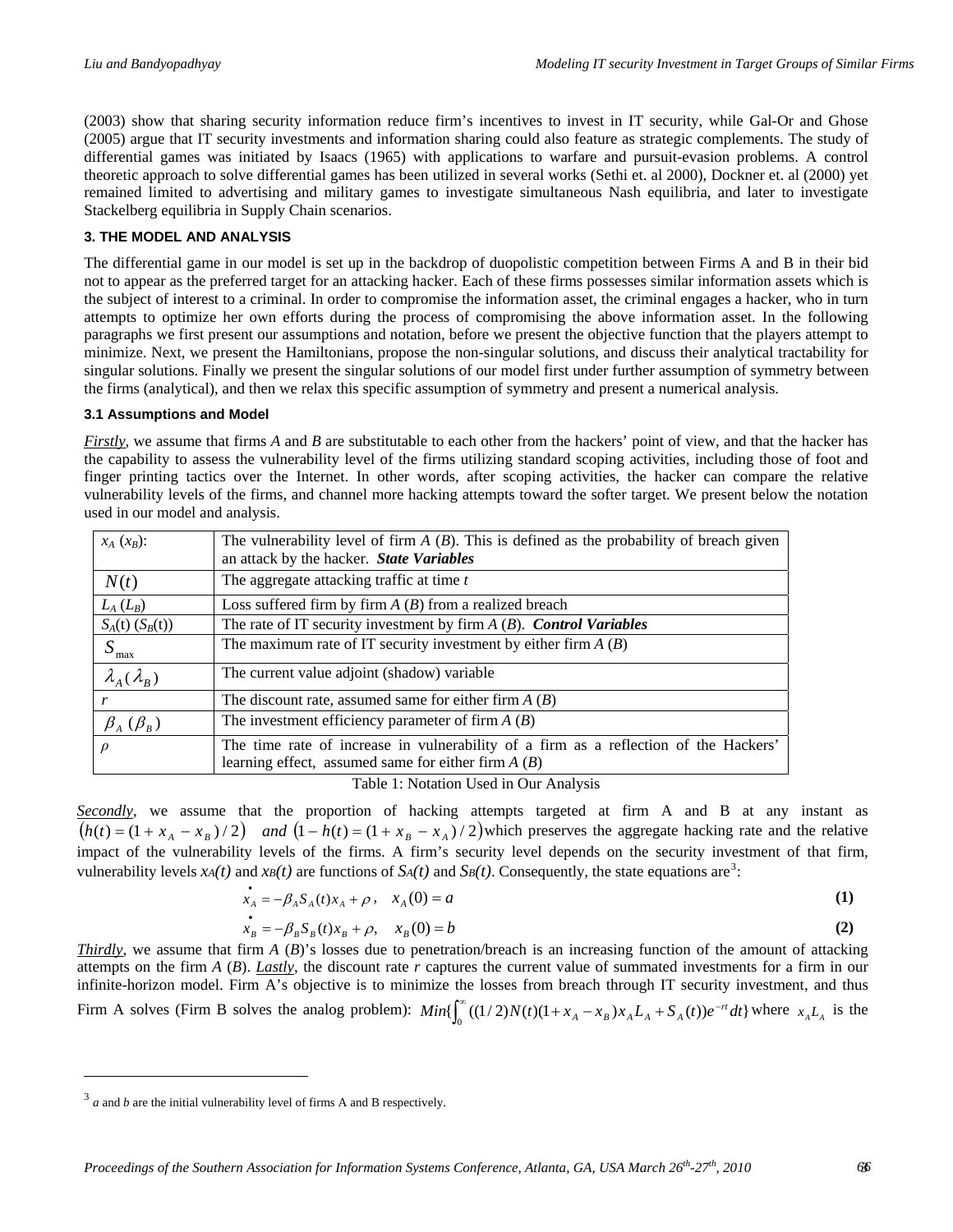expected loss of firm A from one attacking attempt, and  $N(t)(1 + x_B - x_A)/2$  is the amount of attacking traffic at firm A. Firms A and B's objective functions can be rewritten as

$$
Max\{\int_0^\infty (- (1/2)N(t)(1 + x_A - x_B)x_A L_A - S_A(t))e^{-rt} dt\}
$$
\n(3)

$$
Max\{\int_0^\infty(-(1/2)N(t)(1+x_B-x_A)x_BL_B-S_B(t))e^{-rt}dt\}\tag{4}
$$

#### **3.2 General Analysis**

*Firstly*, the current-value Hamiltonians for these firms, based on the state equations (1) and (2), and the objective functions (3) and (4), can be written as

$$
H_A = -(1/2)(1 + x_A - x_B)x_A L_A + \lambda_A \rho - (1 + \beta_A \lambda_A x_A)S_A
$$
\n(5)

$$
H_B = -(1/2)(1 + x_B - x_A)x_B L_B + \lambda_B \rho - (1 + \beta_B \lambda_B x_B)S_B
$$
(6)

Where  $\lambda_A$  and  $\lambda_B$  are the current-value adjoint variables for firms A and B respectively.

From (5) and (6), the Hamiltonians are linear in the control variables ( $S_A$  and  $S_B$ ), and we have the following bang-bang<sup>[4](#page-4-0)</sup> and singular solution form for  $S_A$  and  $S_B$ .

|                     | if $-(1+\beta_A\lambda_A x_A) < 0$                                | if $-(1+\beta_B\lambda_Bx_B)<0$                          |
|---------------------|-------------------------------------------------------------------|----------------------------------------------------------|
|                     | $S_{A}$ : <b>To be Determined</b> if $-(1+\beta_A\lambda_Ax_A)=0$ | $S_B$ : To be Determined if $-(1+\beta_B\lambda_Bx_B)=0$ |
| $\mathcal{L}_{max}$ | if $-(1+\beta_A\lambda_A x_A) > 0$                                | if $-(1+\beta_B\lambda_Bx_B)>0$                          |

The controls in the singular region are required to satisfy the following conditions (7).

$$
(H_i)_{S_i} = 0
$$
, and  $(H_i)_{S_i} = d(H_i)_{S_i} / dt = 0$ ,  $i = A, B$  (7)

As for the current-value adjoint variables  $\lambda_A$  and  $\lambda_B$ , we also have the following equations.

$$
d\lambda_A / dt = r\lambda_A - \partial H_A / \partial x_A = r\lambda_A - (-x_A L_A + x_B L_A / 2 - \beta_A \lambda_A S_A)
$$
 (8)

$$
d\lambda_B / dt = r\lambda_B - \partial H_B / \partial x_B = r\lambda_B - (-x_B L_B + x_A L_B / 2 - \beta_B \lambda_B S_B)
$$
\n(9)

Solving equations  $(7)$  -  $(9)$  and  $(1)$  -  $(2)$ , we have

$$
-r + \beta_A L_A x_A^2 - \beta_A L_A x_A x_B / 2 - \rho / x_A = 0
$$
\n(10)

$$
-r + \beta_B L_B x_B^2 - \beta_B L_B x_A x_B / 2 - \rho / x_B = 0
$$
\n(11)

where  $x_A$  and  $x_B$ , the singular levels of firms' vulnerability, are the solutions of the above two equations. Since (10) and (11) do not yield closed form solutions, we separately discuss the symmetric and unsymmetrical cases below.

#### **3.3 Symmetric Firms**

-

∧

The symmetric case assumes equality between corresponding parameters of the two firms. When  $L_A = L_B = L$  and  $\beta_A = \beta_B = \beta$ , we have  $x_A = x_B = x$ , which is a solution of  $\beta Lx^2/2 = r + \rho/x$ . From (1) and (2), both  $x_A$  and  $x_B$  are positive constants, thus in the singular period,  $\hat{S}_A = \hat{S}_B = \hat{S} = \rho/(\hat{B} \hat{x})$ , i.e., *both firms make identical and constant rate of security investment in the singular region.* In the pre-singular region, for firm A, if (i)  $a > x_A$ , (i.e., the initial vulnerability level is higher than that in the singular level), then  $S_A = S_{\text{max}}$ , (ii) if  $a < \hat{X}_A$ , then  $S_A = 0$ ; and (iii) if  $a = \hat{X}_A$ , then  $\hat{X}_A = \hat{X}_B = \hat{X}$ , which is a solution of  $\beta Lx^2/2 = r + \rho/x$ . From (1) and (2), both  $\hat{X}_A$  and  $\hat{X}_B$  $S_A = \hat{S}_A$ . The pre-singular region solutions for firm B can be derived in a similar fashion. Also, in the symmetric case,  $\int_{0}^{\infty} d\vec{x} \, d\vec{\mu} < 0$ ,  $\int_{0}^{\infty} d\vec{\mu} > 0$ ,  $\int_{0}^{\infty} d\vec{\mu} > 0$ ,  $\int_{0}^{\infty} d\vec{\mu} > 0$ , and  $\int_{0}^{\infty} d\vec{\mu} < 0$ . Below we summarize the above results.

<span id="page-4-0"></span> $4$  Discreet controls at either Maximum controlling force or Complete absence of any controlling force, no intermediate levels are optimal.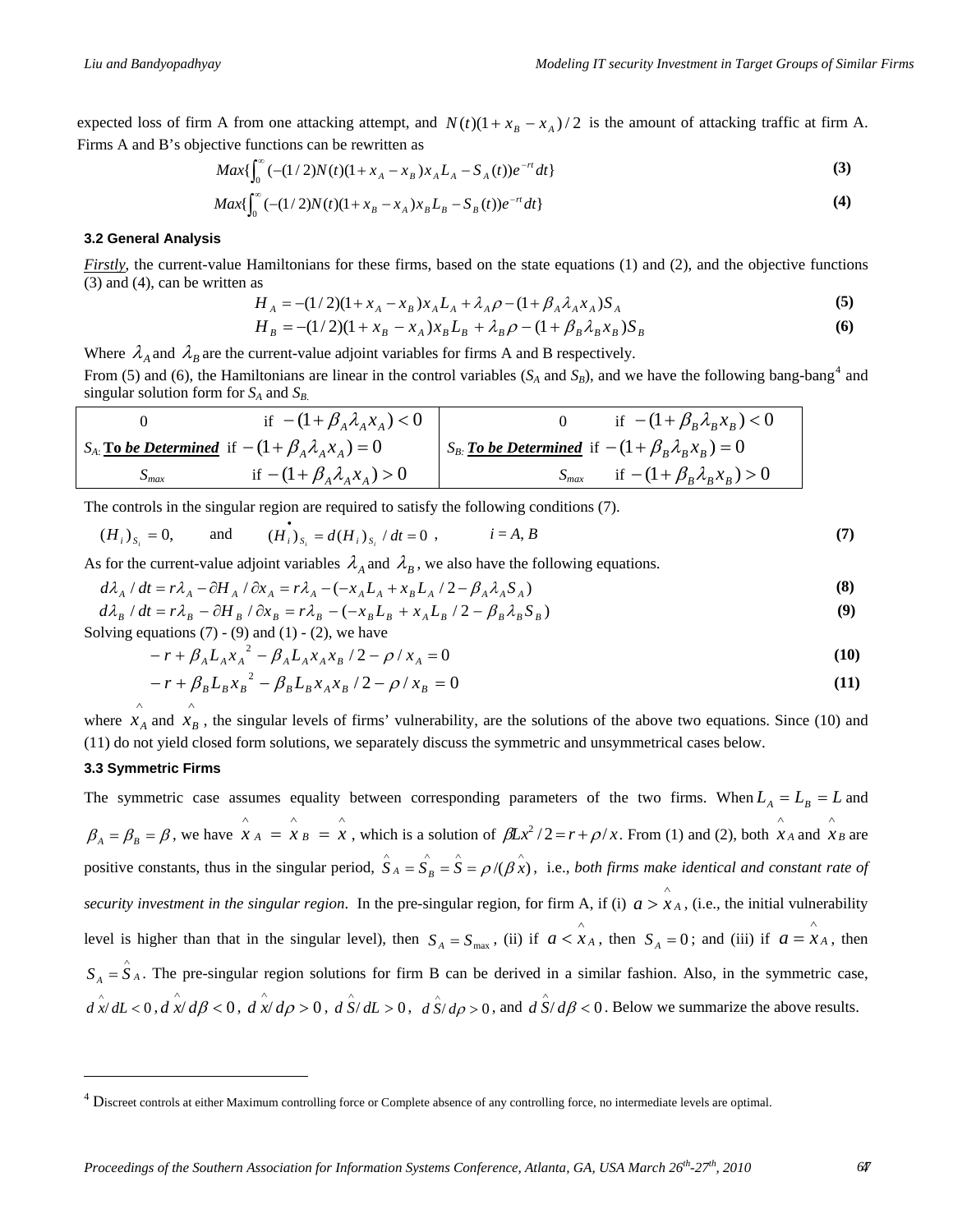#### **Proposition 1:**

If the two firms are symmetric, then they both make the same constant rate of security investment in the singular *region.* 

#### **Proposition 2:**

The vulnerability level of each firm increases if 1) the Loss from a Breach decreases, 2) the security investment *efficiency decreases, or 3) the hackers' learning effect increases.* 

The singular level of security investment rate of each firm increases if 1) the Loss from a Breach increases, 2) the *security investment efficiency decreases, or 3) the hackers' learning effect increases.* 

#### **3.4 Asymmetric Firms**

In the asymmetric case, we conduct numerical analysis due to the difficulty of obtaining analytical results. The baseline values of the model parameters as assumed are  $\beta_A = 1$ ,  $\beta_B = 2$ ,  $L_A = 100$ ,  $L_B = 300$ ,  $\rho = 0.6$ , and  $r = 0.1$ .

**3.2.1 Impact of Security Investment Efficiency on Security:** In this subsection, we choose the baseline values for all the parameters except for *β*. Here we take  $\beta_A = \beta_B = \beta$ , and vary the value of  $\beta$  from 0.1 to 10. Consistent with our results for the symmetric case, each firm's vulnerability level goes down as security investment efficiency improves (Figure 1). Firm B, which has a higher loss of a breach (i.e.,  $L_B > L_A$ ), has a lower vulnerability level in the singular region.



The difference between the vulnerabilities of the two firms (i.e.,  $\hat{x}_A - \hat{x}_B$ ) goes down as well, as the security investment efficiency improves. This indicates that an improvement in the security investment efficiency may *dilute* the difference of firms' vulnerability in the singular region, suggesting a relatively more balanced attacking traffic, since the amount of attacking traffic is a function of the difference of the two firms' vulnerability levels. Similarly, the improvement of the security investment efficiency also dilutes the difference of firms' security investment rates in the singular region (Figure 2).

**3.2.2 Impact of Hackers' Learning Effect on Security:** In this subsection, we choose the baseline values for all the model parameters except for  $\rho$ , which we vary from 0.1 to 1.